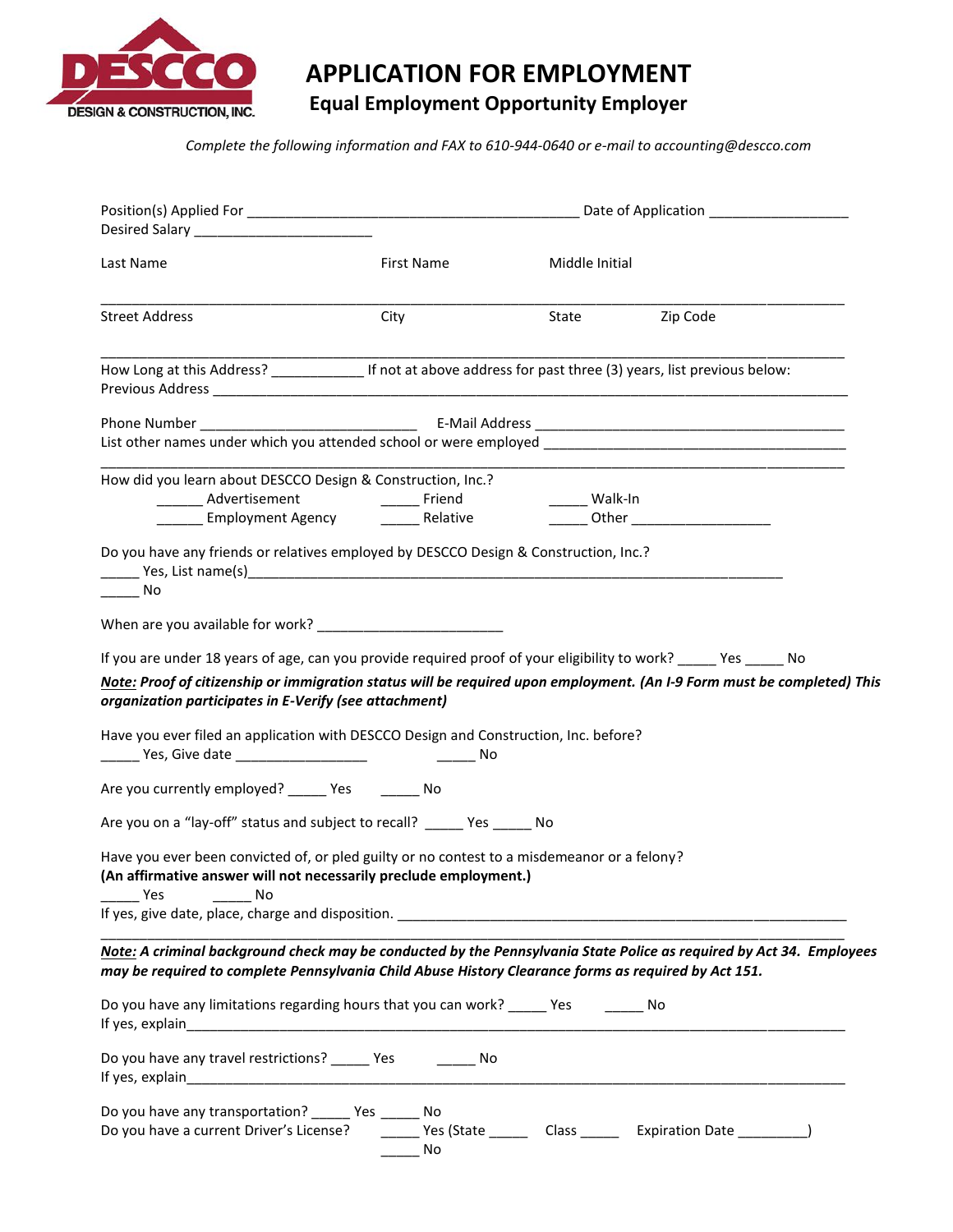| List all moving motor violations (other than parking) for the last 3 years. |  |  |  |
|-----------------------------------------------------------------------------|--|--|--|
|-----------------------------------------------------------------------------|--|--|--|

| Do you have a current?                                     |            |     |                        |                        |
|------------------------------------------------------------|------------|-----|------------------------|------------------------|
| <b>First Aid Certification</b>                             | Yes        | No. | <b>Expiration Date</b> | Certifying Agency      |
| <b>CPR Certification</b>                                   | <b>Yes</b> | No. | <b>Expiration Date</b> | Certifying Agency      |
| <b>AED Certification</b>                                   | Yes        | No. | <b>Expiration Date</b> | Certifying Agency _    |
|                                                            |            |     |                        |                        |
| OSHA 10 Hour Construction Safety Certification             |            | Yes | No                     |                        |
| <b>U.S. Military Service</b>                               |            |     |                        |                        |
| Branch of Service <b>Example 2 Lease Length of Service</b> |            |     |                        | Rank/Rate at discharge |
| Are you a member of the Armed Service Reserve?             |            |     | No.<br>Yes             |                        |

\_\_\_\_\_\_\_\_\_\_\_\_\_\_\_\_\_\_\_\_\_\_\_\_\_\_\_\_\_\_\_\_\_\_\_\_\_\_\_\_\_\_\_\_\_\_\_\_\_\_\_\_\_\_\_\_\_\_\_\_\_\_\_\_\_\_\_\_\_\_\_\_\_\_\_\_\_\_\_\_\_\_\_\_\_\_\_\_\_\_\_\_\_\_\_\_

#### *NOTE TO APPLICANTS:*

## *DO NOT ANSWER THE QUESTION UNLESS YOU HAVE BEEN INFORMED ABOUT THE REQUIREMENTS OF THE JOB WHICH YOU ARE APPLYING.*

Are you fully able, with or without reasonable accommodation, to perform the functions of the job which you have applied? \_\_\_\_\_ Yes \_\_\_\_\_ No

Please describe how, with or without reasonable accommodation, you will perform the functions of your job.

\_\_\_\_\_\_\_\_\_\_\_\_\_\_\_\_\_\_\_\_\_\_\_\_\_\_\_\_\_\_\_\_\_\_\_\_\_\_\_\_\_\_\_\_\_\_\_\_\_\_\_\_\_\_\_\_\_\_\_\_\_\_\_\_\_\_\_\_\_\_\_\_\_\_\_\_\_\_\_\_\_\_\_\_\_\_\_\_\_\_\_\_\_\_\_\_ \_\_\_\_\_\_\_\_\_\_\_\_\_\_\_\_\_\_\_\_\_\_\_\_\_\_\_\_\_\_\_\_\_\_\_\_\_\_\_\_\_\_\_\_\_\_\_\_\_\_\_\_\_\_\_\_\_\_\_\_\_\_\_\_\_\_\_\_\_\_\_\_\_\_\_\_\_\_\_\_\_\_\_\_\_\_\_\_\_\_\_\_\_\_\_\_ \_\_\_\_\_\_\_\_\_\_\_\_\_\_\_\_\_\_\_\_\_\_\_\_\_\_\_\_\_\_\_\_\_\_\_\_\_\_\_\_\_\_\_\_\_\_\_\_\_\_\_\_\_\_\_\_\_\_\_\_\_\_\_\_\_\_\_\_\_\_\_\_\_\_\_\_\_\_\_\_\_\_\_\_\_\_\_\_\_\_\_\_\_\_\_\_

# **Education**

|                 | <b>Name &amp; Address of School</b> | <b>Course of Study</b> | Years<br><b>Completed</b> | Diploma/<br><b>Degree</b> |
|-----------------|-------------------------------------|------------------------|---------------------------|---------------------------|
| High School     |                                     |                        |                           |                           |
| College         |                                     |                        |                           |                           |
| Trade School    |                                     |                        |                           |                           |
| Apprenticeship  |                                     |                        |                           |                           |
| Military        |                                     |                        |                           |                           |
| Correspondence  |                                     |                        |                           |                           |
| Other (Specify) |                                     |                        |                           |                           |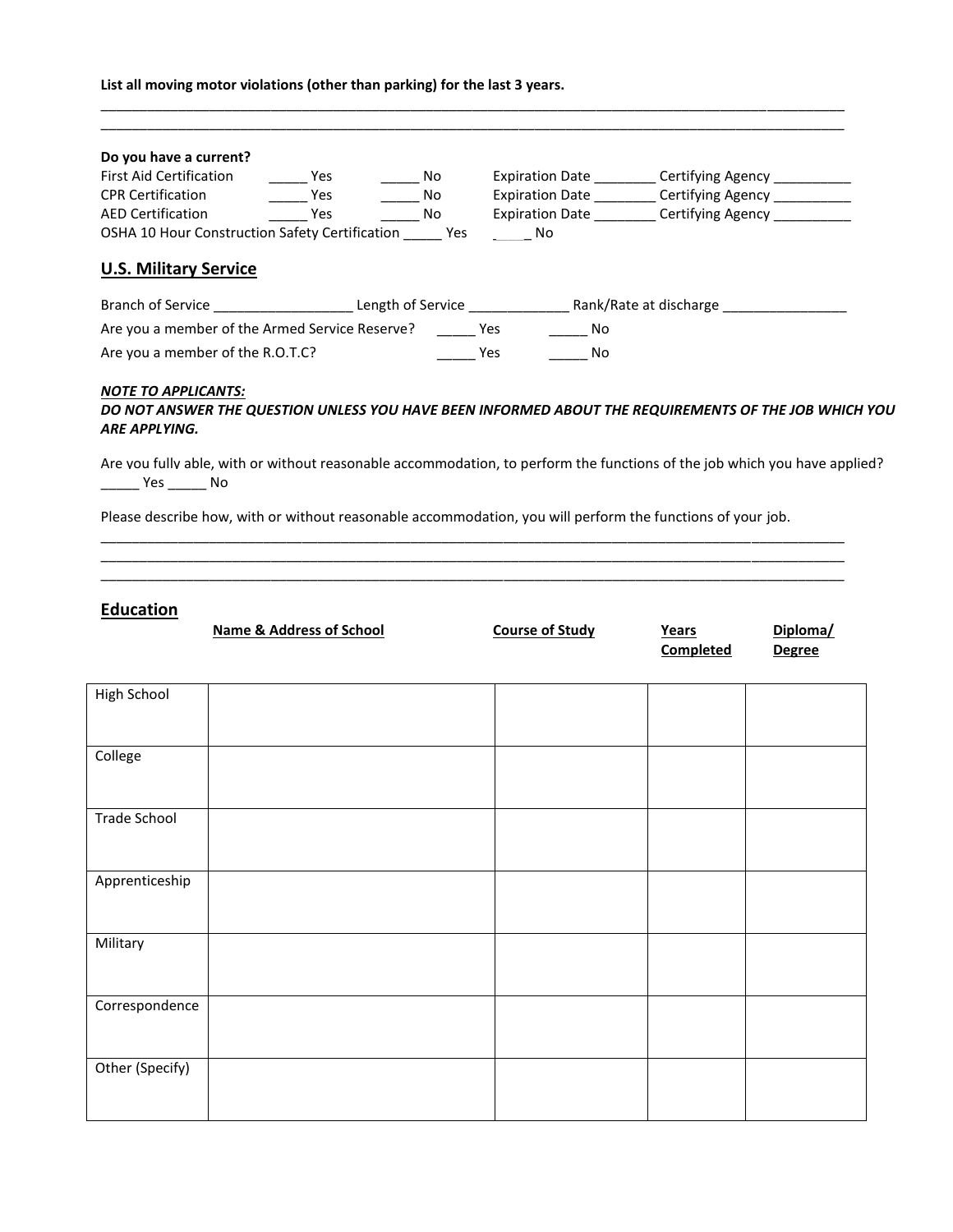# **Employment Experience for the past three (3) years:**

# **(If you need additional space, please continue on a separate sheet of paper.)**

Start with your most present or last job. Include all employment and be complete, including any job-related military service assignments and volunteer activities. You may exclude organizations which indicate age, race, color, religion, gender, national origin, disability, or other protected status.

|                              |                            |                                                   | ATTENTION: If you hold a CDL, you must provide COMMERCIAL DRIVING EXPERIENCE for the past 10 years.<br>(Attach additional sheet if more space is needed) |     |                         |  |
|------------------------------|----------------------------|---------------------------------------------------|----------------------------------------------------------------------------------------------------------------------------------------------------------|-----|-------------------------|--|
| <b>Current/Last Employer</b> |                            |                                                   | May we contact this employer?                                                                                                                            | Yes | No                      |  |
|                              | Name of Employer           |                                                   | Address (City, State)                                                                                                                                    |     | <b>Telephone Number</b> |  |
| Date Started                 |                            | <b>Starting Salary/Wage</b>                       | <b>Starting Position</b>                                                                                                                                 |     |                         |  |
|                              | Date Stopped               | Ending Salary/Wage                                | Position at Time of Leaving                                                                                                                              |     |                         |  |
|                              | Name & Title of Supervisor |                                                   | Reason for Leaving                                                                                                                                       |     |                         |  |
|                              |                            | <b>Brief Description of Your Responsibilities</b> |                                                                                                                                                          |     |                         |  |
| Yes                          | No                         |                                                   | Was this position subject to Federal Motor Carrier Safety Regulations (FMCSR)?                                                                           |     |                         |  |
| Yes                          | No                         |                                                   | Was this position subject to alcohol/controlled substances testing requirements under 49 CFR, Part 40?                                                   |     |                         |  |
| <b>Previous Employer</b>     |                            |                                                   | May we contact this employer?                                                                                                                            |     | Yes<br>No               |  |
|                              | Name of Employer           |                                                   | Address (City, State)                                                                                                                                    |     | Telephone Number        |  |
| Date Started                 |                            | <b>Starting Salary/Wage</b>                       | <b>Starting Position</b>                                                                                                                                 |     |                         |  |
|                              | Date Stopped               | Ending Salary/Wage                                | Position at Time of Leaving                                                                                                                              |     |                         |  |
|                              | Name & Title of Supervisor |                                                   | Reason for Leaving                                                                                                                                       |     |                         |  |
|                              |                            | <b>Brief Description of Your Responsibilities</b> |                                                                                                                                                          |     |                         |  |
| Yes                          | No                         |                                                   | Was this position subject to Federal Motor Carrier Safety Regulations (FMCSR)?                                                                           |     |                         |  |
| Yes                          | No                         |                                                   | Was this position subject to alcohol/controlled substances testing requirements under 49 CFR, Part 40?                                                   |     |                         |  |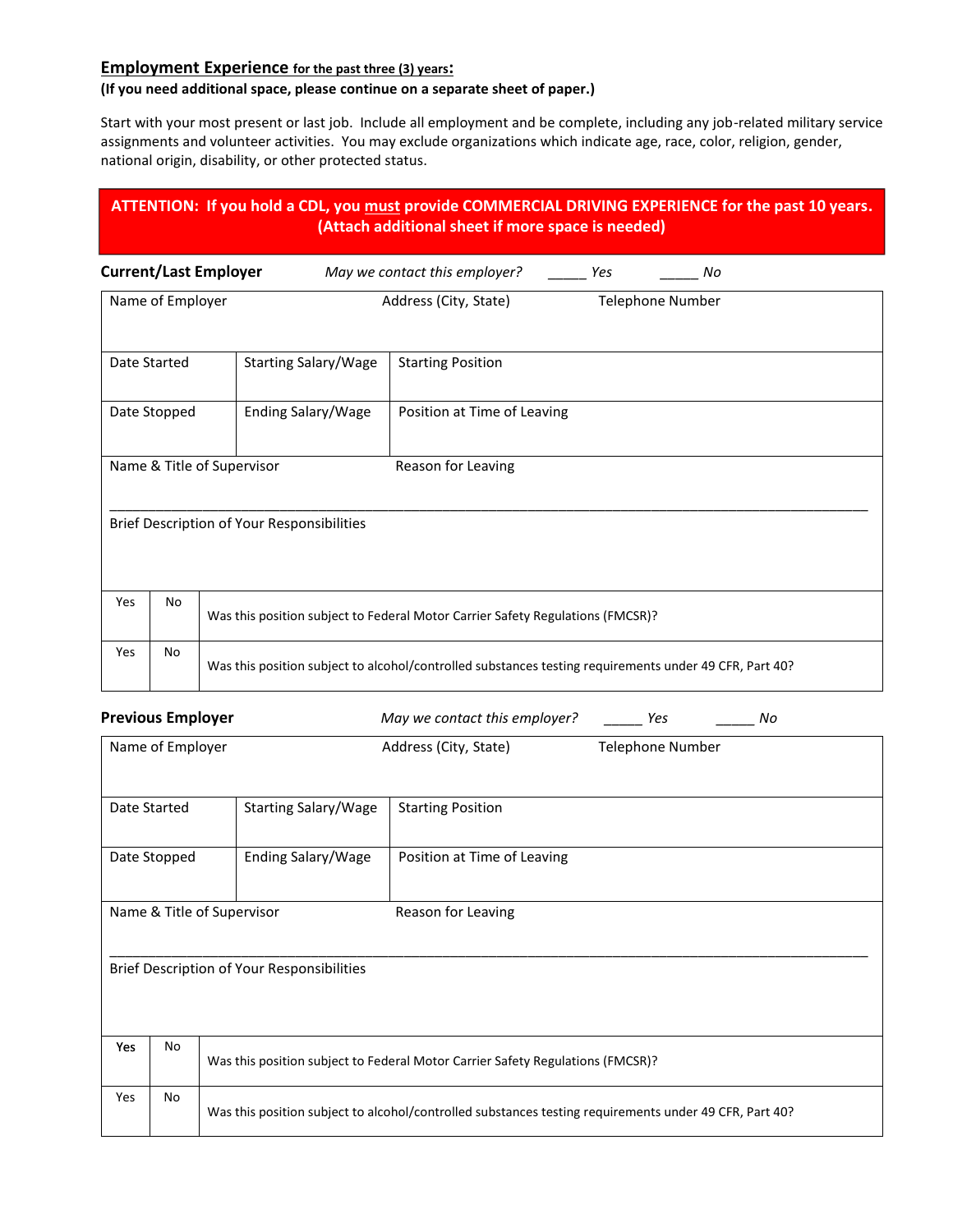|     | <b>Previous Employer</b> |                                            | May we contact this employer?                                                                          | Yes              | No |
|-----|--------------------------|--------------------------------------------|--------------------------------------------------------------------------------------------------------|------------------|----|
|     | Name of Employer         |                                            | Address (City, State)                                                                                  | Telephone Number |    |
|     | Date Started             | Starting Salary/Wage                       | <b>Starting Position</b>                                                                               |                  |    |
|     | Date Stopped             | Ending Salary/Wage                         | Position at Time of Leaving                                                                            |                  |    |
|     |                          | Name & Title of Supervisor                 | Reason for Leaving                                                                                     |                  |    |
|     |                          | Brief Description of Your Responsibilities |                                                                                                        |                  |    |
| Yes | No                       |                                            | Was this position subject to Federal Motor Carrier Safety Regulations (FMCSR)?                         |                  |    |
| Yes | No                       |                                            | Was this position subject to alcohol/controlled substances testing requirements under 49 CFR, Part 40? |                  |    |

## **Comments: (including explanation of any gaps in employment):**

#### **List professional, trade, business or civic activities and offices held. (You may exclude memberships which would reveal gender, race, religion, national origin, age, ancestry, disability or other protected status.)**

\_\_\_\_\_\_\_\_\_\_\_\_\_\_\_\_\_\_\_\_\_\_\_\_\_\_\_\_\_\_\_\_\_\_\_\_\_\_\_\_\_\_\_\_\_\_\_\_\_\_\_\_\_\_\_\_\_\_\_\_\_\_\_\_\_\_\_\_\_\_\_\_\_\_\_\_\_\_\_\_\_\_\_\_\_\_\_\_\_\_\_\_\_\_\_\_\_\_\_\_\_\_ \_\_\_\_\_\_\_\_\_\_\_\_\_\_\_\_\_\_\_\_\_\_\_\_\_\_\_\_\_\_\_\_\_\_\_\_\_\_\_\_\_\_\_\_\_\_\_\_\_\_\_\_\_\_\_\_\_\_\_\_\_\_\_\_\_\_\_\_\_\_\_\_\_\_\_\_\_\_\_\_\_\_\_\_\_\_\_\_\_\_\_\_\_\_\_\_\_\_\_\_\_\_

\_\_\_\_\_\_\_\_\_\_\_\_\_\_\_\_\_\_\_\_\_\_\_\_\_\_\_\_\_\_\_\_\_\_\_\_\_\_\_\_\_\_\_\_\_\_\_\_\_\_\_\_\_\_\_\_\_\_\_\_\_\_\_\_\_\_\_\_\_\_\_\_\_\_\_\_\_\_\_\_\_\_\_\_\_\_\_\_\_\_\_\_\_\_\_\_\_\_\_\_\_\_

\_\_\_\_\_\_\_\_\_\_\_\_\_\_\_\_\_\_\_\_\_\_\_\_\_\_\_\_\_\_\_\_\_\_\_\_\_\_\_\_\_\_\_\_\_\_\_\_\_\_\_\_\_\_\_\_\_\_\_\_\_\_\_\_\_\_\_\_\_\_\_\_\_\_\_\_\_\_\_\_\_\_\_\_\_\_\_\_\_\_\_\_\_\_\_\_\_\_\_\_\_\_ \_\_\_\_\_\_\_\_\_\_\_\_\_\_\_\_\_\_\_\_\_\_\_\_\_\_\_\_\_\_\_\_\_\_\_\_\_\_\_\_\_\_\_\_\_\_\_\_\_\_\_\_\_\_\_\_\_\_\_\_\_\_\_\_\_\_\_\_\_\_\_\_\_\_\_\_\_\_\_\_\_\_\_\_\_\_\_\_\_\_\_\_\_\_\_\_\_\_\_\_\_\_ \_\_\_\_\_\_\_\_\_\_\_\_\_\_\_\_\_\_\_\_\_\_\_\_\_\_\_\_\_\_\_\_\_\_\_\_\_\_\_\_\_\_\_\_\_\_\_\_\_\_\_\_\_\_\_\_\_\_\_\_\_\_\_\_\_\_\_\_\_\_\_\_\_\_\_\_\_\_\_\_\_\_\_\_\_\_\_\_\_\_\_\_\_\_\_\_\_\_\_\_\_\_ \_\_\_\_\_\_\_\_\_\_\_\_\_\_\_\_\_\_\_\_\_\_\_\_\_\_\_\_\_\_\_\_\_\_\_\_\_\_\_\_\_\_\_\_\_\_\_\_\_\_\_\_\_\_\_\_\_\_\_\_\_\_\_\_\_\_\_\_\_\_\_\_\_\_\_\_\_\_\_\_\_\_\_\_\_\_\_\_\_\_\_\_\_\_\_\_\_\_\_\_\_\_

## **References: (do not list relatives or employers)**

| Name | <b>Address</b> | Telephone number |
|------|----------------|------------------|
|      |                |                  |
|      |                |                  |
|      |                |                  |
|      |                |                  |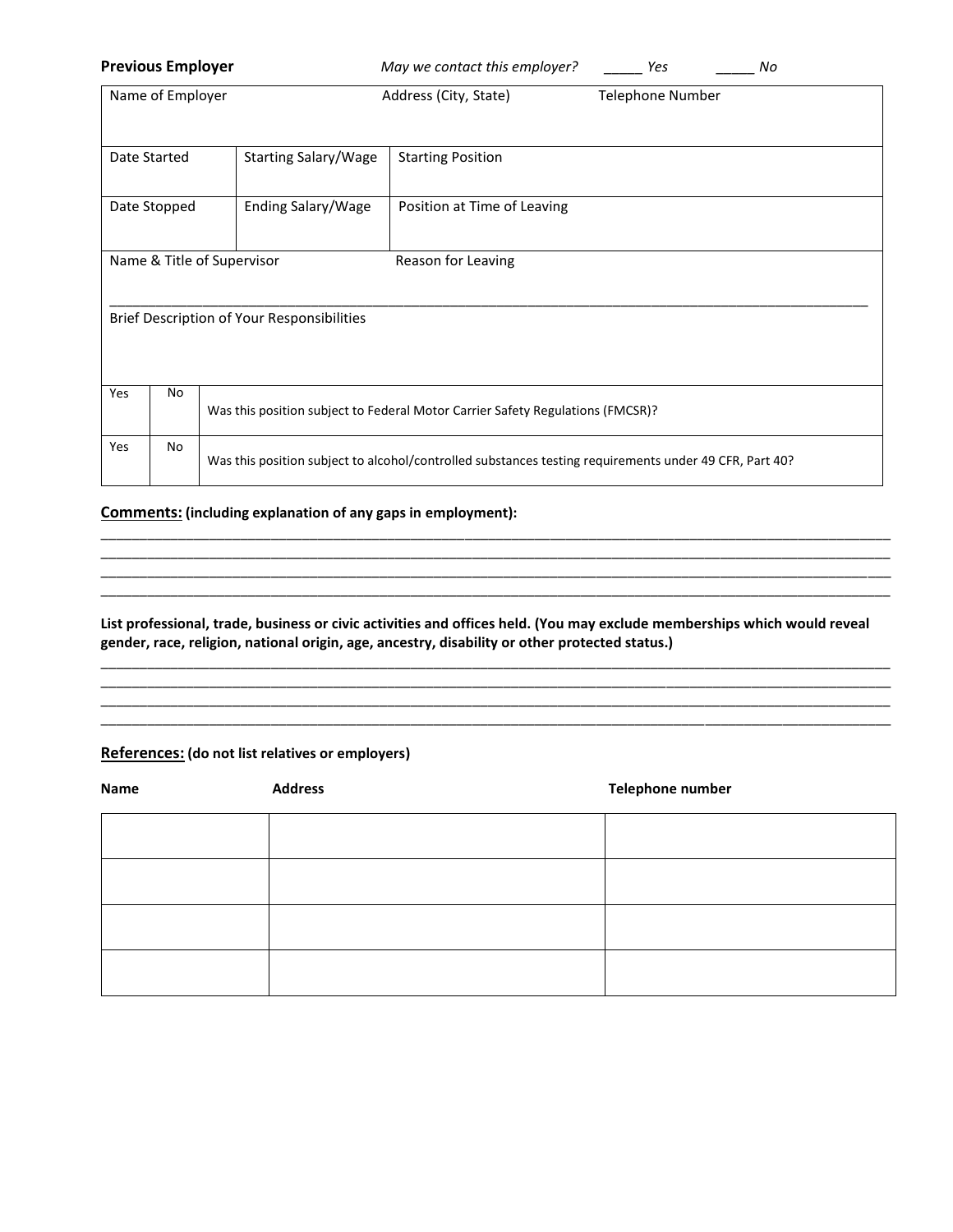# **THE FOLLOWING SECTION MUST BE COMPLETED BY APPLICANTS FOR POSITIONS THAT REQUIRE THE OPERATION OF ANY COMPANY VEHICLE (including cars, vans, trucks, etc.)**

*\*Applicants who are NOT applying for a position that requires operation of company vehicles, SKIP TO NEXT PAGE. Do NOT complete the following sections.*

### **PLEASE PROVIDE A COPY OF YOUR DRIVER'S LICENSE AND CDL PHYSICAL CARD**

#### **States and license numbers for all unexpired commercial licenses and permits**

| <b>STATE</b> | LICENSE# | <b>EXPIRATION DATE</b> | CLASS A, B | <b>ENDORSEMENTS</b> |
|--------------|----------|------------------------|------------|---------------------|
|              |          |                        |            |                     |
|              |          |                        |            |                     |
|              |          |                        |            |                     |

#### **Accidents/Crashes for the past three (3) years or more**

| <b>DATE</b> | Nature of Accident (Backing, Head-on, Rollover, Turning) | <b>Fatalities</b> | <b>Injuries</b> |
|-------------|----------------------------------------------------------|-------------------|-----------------|
|             |                                                          |                   |                 |
|             |                                                          |                   |                 |
|             |                                                          |                   |                 |
|             |                                                          |                   |                 |
|             |                                                          |                   |                 |

#### **Moving Traffic Conviction and Forfeitures for the past three (3) years:**

| Date of Conviction | Offense | Location | Type of Motor<br>Vehicle Operated |
|--------------------|---------|----------|-----------------------------------|
|                    |         |          |                                   |
|                    |         |          |                                   |
|                    |         |          |                                   |
|                    |         |          |                                   |
|                    |         |          |                                   |

| Have you ever been denied a license, permit or privilege to operate a motor vehicle?            | Yesl | No  |
|-------------------------------------------------------------------------------------------------|------|-----|
| If YES, please explain:                                                                         |      |     |
|                                                                                                 |      |     |
| Has any license, permit or privilege ever been revoked?                                         | Yesl | No  |
| If YES, please explain:                                                                         |      |     |
|                                                                                                 |      |     |
| The company requires all employees who drive Commercial Motor Vehicles (CMV) which              |      |     |
| require a Commercial Driver's License (CDL), to be controlled substances tested with a negative | Yes  | Nol |
| result prior to driving. Do you consent to such testing?                                        |      |     |

*I understand that the information in this application will be used and that prior employers may be contacted for purposes of investigation as required by 391.23 of the Federal Motor Carrier Safety Regulations.*

**Applicant Signature Date**

**\_\_\_\_\_\_\_\_\_\_\_\_\_\_\_\_\_\_\_\_\_\_\_\_\_\_\_ \_\_\_\_\_\_\_\_\_\_\_\_\_\_\_\_\_\_**